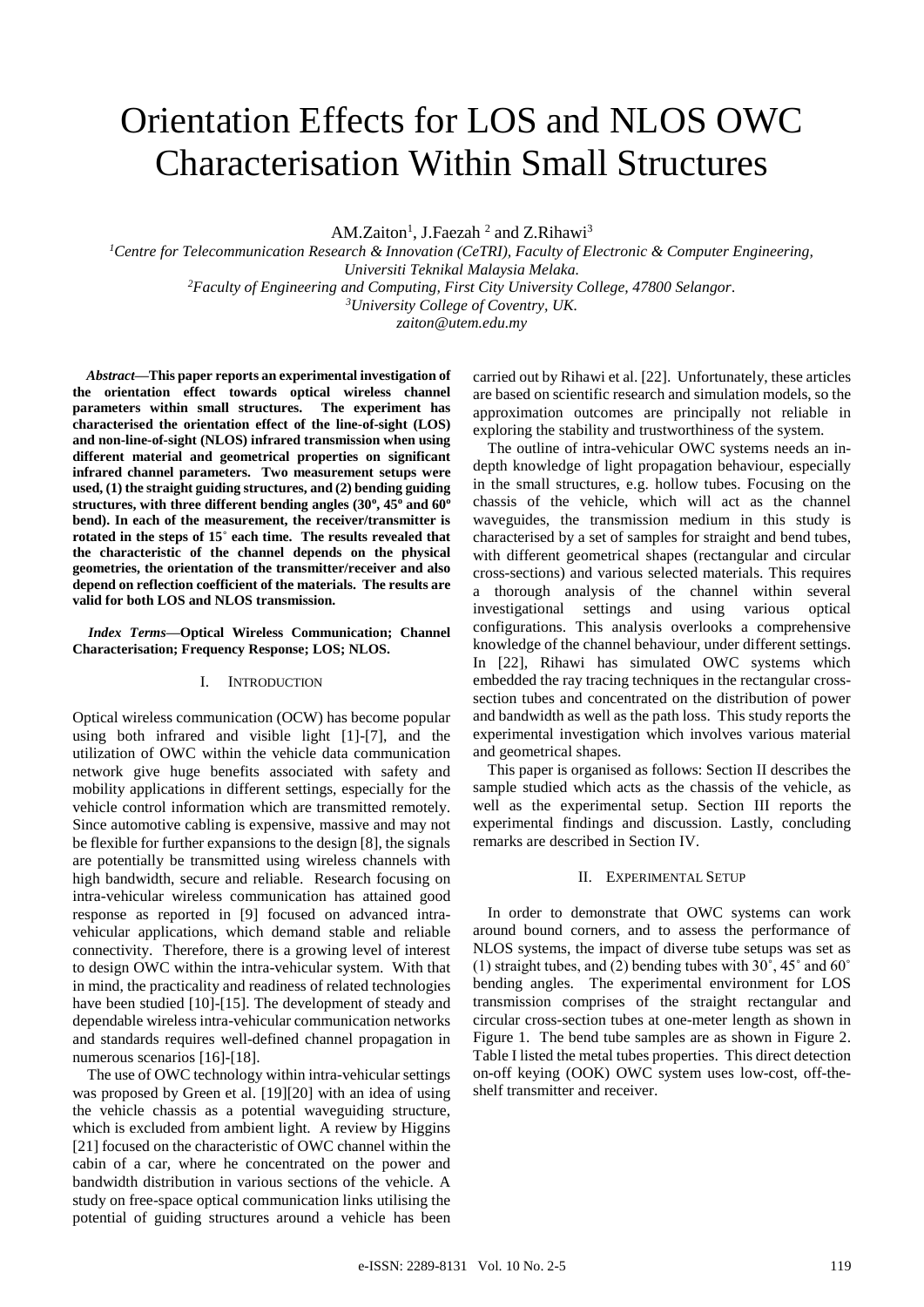

Figure 1: samples of straight tubes.



Figure 2: samples of bend tubes.

Table 1 Tubes Sample and Parameters

| <b>Items</b> | Material                  | Dimension                 | Measured<br>reflection<br>coefficient |
|--------------|---------------------------|---------------------------|---------------------------------------|
| C            | Circular mild steel tube  | $35 \text{ mm}$           | 0.3                                   |
|              |                           | diameter                  |                                       |
| D            | Square aluminum 6082 tube | $40 \text{ mm} \times 40$ | 0.3                                   |
|              |                           | mm                        |                                       |
| E            | Square aluminum 6082 tube | $20 \text{ mm} \times 20$ | 0.3                                   |
|              |                           | mm                        |                                       |
| F            | Circular aluminum tube    | $20 \text{ mm}$           | 0.4                                   |
|              |                           | diameter                  |                                       |
| G            | Circular galvanized       | $35 \text{ mm}$           | 0.2                                   |
|              | aluminum tube             | diameter                  |                                       |
| Н            | Square mild steel tube    | 40 mm x 40                | 0.1                                   |
|              |                           | mm                        |                                       |
| T            | Free space                | (controlled environment)  |                                       |

# III. FINDINGS AND DISCUSSION

The study focused on straight and an angled metal tube. Three criteria were reflected to quantify the characteristic of the transmission channel: the frequency response, the optical power, and the optical path loss.

#### *A. Frequency Response*

Frequency responses of the transmission channel were based on the frequency profiles achieved at 0.5 meters and one-meter separation distances. The LOS link between the transmitter and the receiver was developed to ensure highest received signal could be detected and remained in the same positions throughout the measurement procedure. The outcomes for the transmission at 0.5 metre and one-metre separation distances were determined, as in Figure 3 and Figure 4 respectively. The plot illustrates that the power intensity decreased with an increment of the transmission angle. Comparable trends were found for both setups. Promising received signal was obtained for less than 15˚ transmission angles. As the orientation angle expanded, the optical power detected weakened fundamentally. The optical power intensity is good for the materials with highest reflection coefficient and for smaller cross-sections tube, and vice versa.

Therefore, insignificant misalignment within the LOS

setting resulted in a significant loss of optical power. The combination of the reflection coefficient and geometrical property of the material both are assumed to be a critical measure in influencing the detected optical intensity at the desirable end.

If the measured angle is  $\theta$ , then, the received optical power density,  $P_{d_{rec}}$  could be assumed as:

$$
P_{d_{rec}} \approx A.e^{-k^{\theta}} \text{ watts/cm}^2 \tag{1}
$$

where the constants *A* and *k* can be determined for the case of each material and each geometry (the geometry to include the length of the tube and the tube diameter).







Figure 4: Received power against transmission angle at 1-metre separation

Figure 5 and Figure 6 plot the path losses at 0.5 meter and one-metre separation distance. The path losses have very similar curves for both distances. The path loss increased significantly as the transmitter/receiver angle widen up to 15˚. Then, insignificant increment occurs according to the increase in the distances.

The analysis on the straight tube confirmed that the link demonstrates a considerable susceptibility to the orientation of the transmitter/receiver. The substantial variation between power received and path loss detected within the tubes, at orientation between 0˚ up to 15˚ angles, was identified. No signal was detected for the transmission at more than 15˚ orientation. Based on the setting and material selection, this proved that the field of view of the orientation is limited to 15˚ only.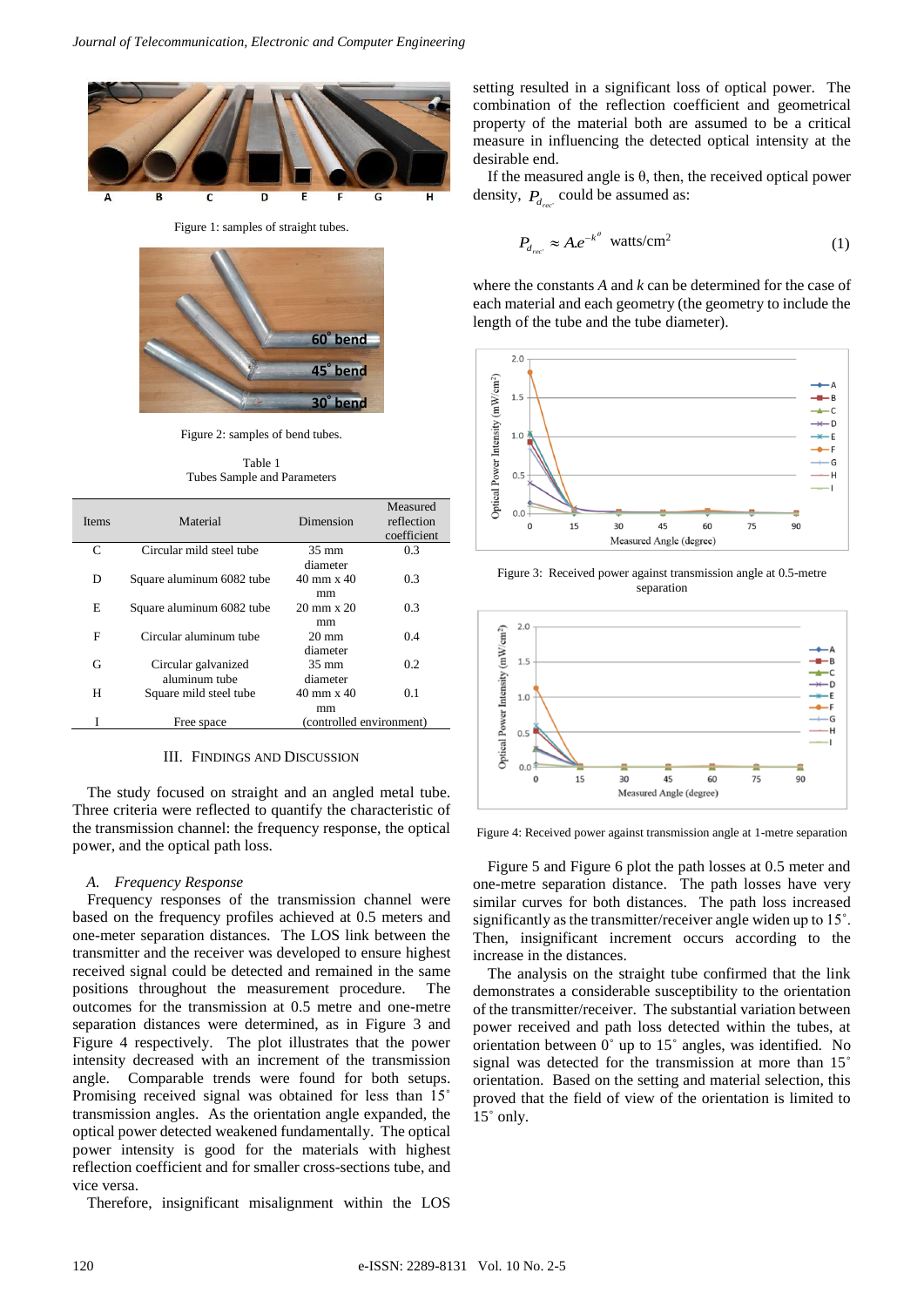

Figure 5: Path loss at a 0.5-metre distance.



Figure 6: Path loss at a 1-metre distance.

The study focused on aluminium and steel bent tubes, as to imitate a real chassis of the vehicle. A simple experiment, prior to the angle selection stage, was undertaken to establish likely parameters, especially angles and choice of particular materials. Based on the results, three tube configurations, with 30˚, 45˚ and 60˚ bending angles, were selected and fabricated as in Figure 2.

The estimated number of reflections within 20 mm and 40 mm tubes is made based on the geometrical shape of the tubes and Snell's law. Table II lists the estimated number of reflections in each tube.

Table II Tubes Sample and Parameters

|            | $30^{\circ}$<br>bend | bend | bend |
|------------|----------------------|------|------|
| 20 mm tube |                      |      |      |
| 35 mm tube |                      |      |      |
| 40 mm tube |                      |      |      |

Figure 7 to Figure 9 shows the normalised response for respective tubes with 0.5 meters and one-meter length. The normalised responses based on the standard dB formula of 20  $log_{10}$  ( $P_r/P_t$ ) and were normalised to their respective peak values.

By referring to Table I and the measurement data, the frequency responses of the signal transmitted through tubes E, D, F and G, was manageable to measure. The noise level was higher at the receiver for the rest of the samples, and almost no signal was detected in some of the tubes, although, with the aid of a lense.



Figure 7: Relative response of square aluminium tube



Figure 8: Relative response of circular aluminium tube



Figure 9: Relative response of circular galvanised aluminium tube

The bandwidth of the designed experiments reduced drastically as the bending degrees increases. At 60˚ bent, no signals were detected except for G. The transmission through 20 mm square aluminium tube is the worst, where no signal was detected for bending angle exceed 30˚. Clearly, the shape of the frequency response at smaller bending angle is almost identical, and the only difference is in the amplitude of the received signal.

## *B. Received Optical Power and Path Loss*

Figure 10 tabulates the received optical signal against the number of reflections within the tubes. It is clearly seen that, as the number of reflections increased, the received optical power reduced. The highest optical power received is within the 20 mm circular aluminium tube at the 45˚ bend. The optical power received was at the lowest value within the 60˚ bend tubes.



Figure 10: Received optical power plotted against several reflections.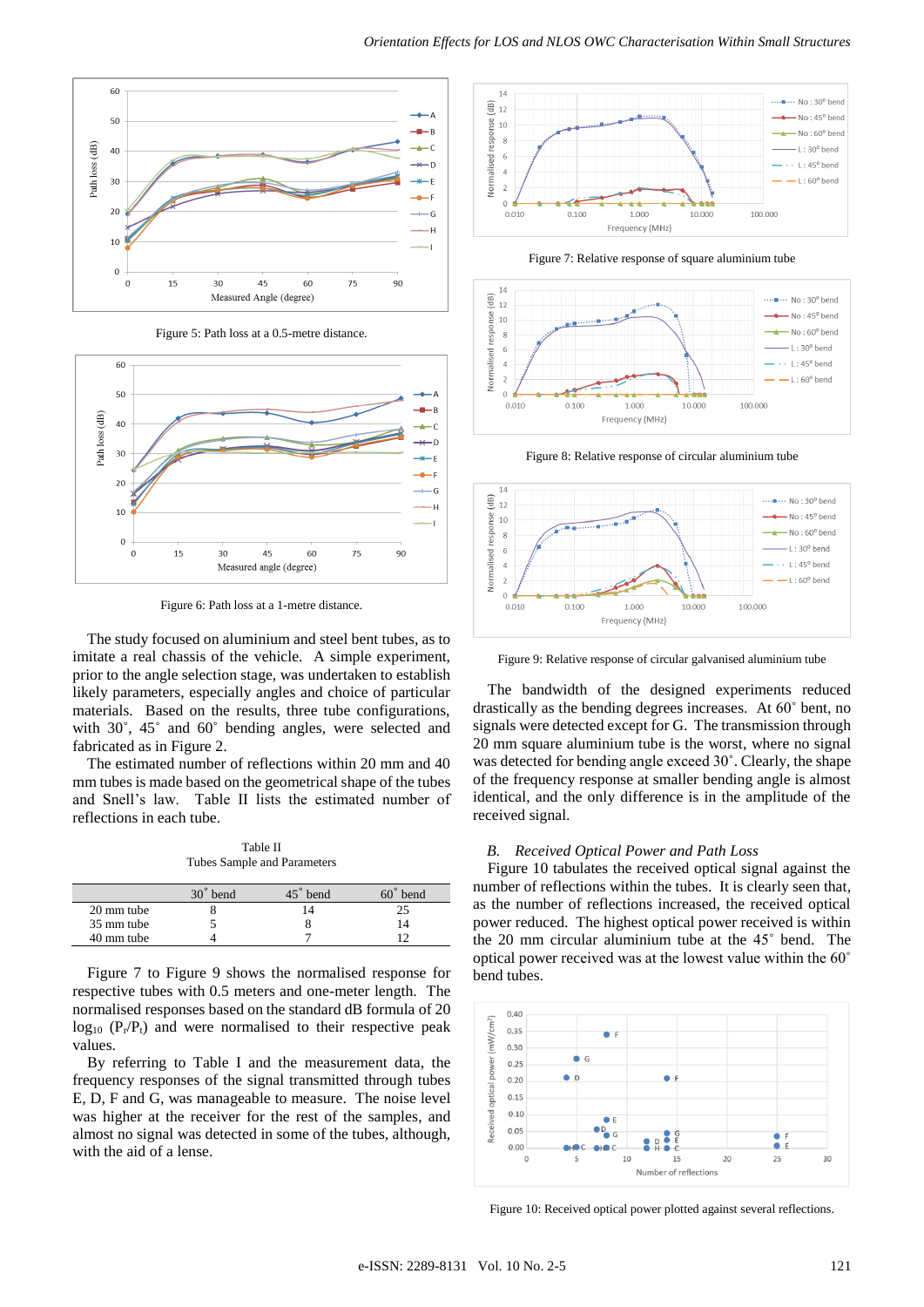Figure 11 and Figure 12 tabulate the received optical power at 30˚, 40˚ and 60˚ bends using the power meter and the photometer respectively. Figure 13 and Figure 14 plots the path loss at 30˚, 40˚ and 60˚ bends. The measurement demonstrates that the path loss increases as the transmission angle increases. The lowest path loss is for the 20 mm circular aluminium tube. Unfortunately, the received power is too low. The highest received optical power is through D, F and G, at almost the same level. Further, the path loss is the lowest in F, with the measured value of 13.71 dB, followed by G (16.16 dB) and (D (16.64 dB). The path loss increased as the bending angle increased. This concludes that the path loss depends on the dimension, the geometrical shape of the tubes and also the material reflection coefficient, as previously discussed.



Figure 11: Signal to noise ratio (measured using a power meter)



Figure 12: Signal to noise ratio (measured using photo meter)



Figure 13: Calculated path loss (based on measurement using power meter)

## IV. CONCLUSION

This paper investigates the properties of the NLOS transmission channel of OWC system focusing on the transmission within straight and bent tubes. The influencing factors were examined in detail integrates the frequency response, optical power received and the path loss.



Figure 14: Calculated path loss (based on measurement using photo meter)

The study shows that good transmission is likely to occur within the tubes with transmitter or receiver orientation angle less than 15˚. By means of the orientation angle increases, the signal power detected at the receiving end decreases. As expected, the detected signal power is high for 20 mm square aluminium tube and 20 mm circular aluminium tube. This shows that the smaller tube size in addition to high reflection coefficient properties will have lowest path loss. Path loss is higher at 45° and 90° orientation angles.

The outcomes are exceptionally unique, with a remarkable sensitivity level to the orientation degree of the transmitter and receiver. There are significant outcomes between the optical received signal at various angles within straight and bent tubes. The effects are valid for the frequency responses and path losses in both testing environments. As the bending angle expanded, the frequency response reduced significantly and the path loss increased.

The findings have also confirmed that the channel properties do not exclusively rely on the dimension and shape of the tubes, but also the reflection coefficient properties. As the number of reflection increases at larger bending angles, the received power is reduced although the tube diameter is small. Small size tube and small bending angle result in higher detected optical power. But then again, bending angle plays the most critical factor in this context. It is expected that the OWC performance in various tubes can be improved by finding the relationship between the tubes geometries with a material with better reflection coefficients.

## ACKNOWLEDGEMENT

The author would like to thank Centre for Telecommunication Research & Innovation (CeTRI), Faculty of Electronic & Computer Engineering, Universiti Teknikal Malaysia Melaka for the facilities used to complete this project.

#### **REFERENCES**

- [1] J. M. Kahn and J. R. Barry, "Wireless infrared communications," Proceedings of the IEEE, vol. 85, no. 2, pp. 265–298, 1997.
- [2] D. W. K. Wong and G. Chen, "Optical design and multipath analysis for broadband optical wireless in an aircraft passenger cabin application," Vehicular Technology, IEEE Transactions on, vol. 57, no. 6, pp. 3598–3606, 2008.
- [3] I. Arruego, H. Guerrero, S. Rodriguez, J. Martinez-Oter, J. Jimenez, J. Dominguez, A. Martin-Ortega, J. de Mingo, J. Rivas, V. Apéstigue, and others, "OWLS: a ten-year history in optical wireless links for intrasatellite communications," IEEE Journal on Selected Areas in Communications, vol. 27, no. 9, pp. 1599–1611, 2009.
- [4] D. O'Brien, G. Faulkner, S. Zikic, and N. Schmitt, "High data-rate optical wireless communications in passenger aircraft: Measurements and simulations," in 6th International Symposium on Communication Systems, Networks and Digital Signal Processing, 2008, pp. 68–71.